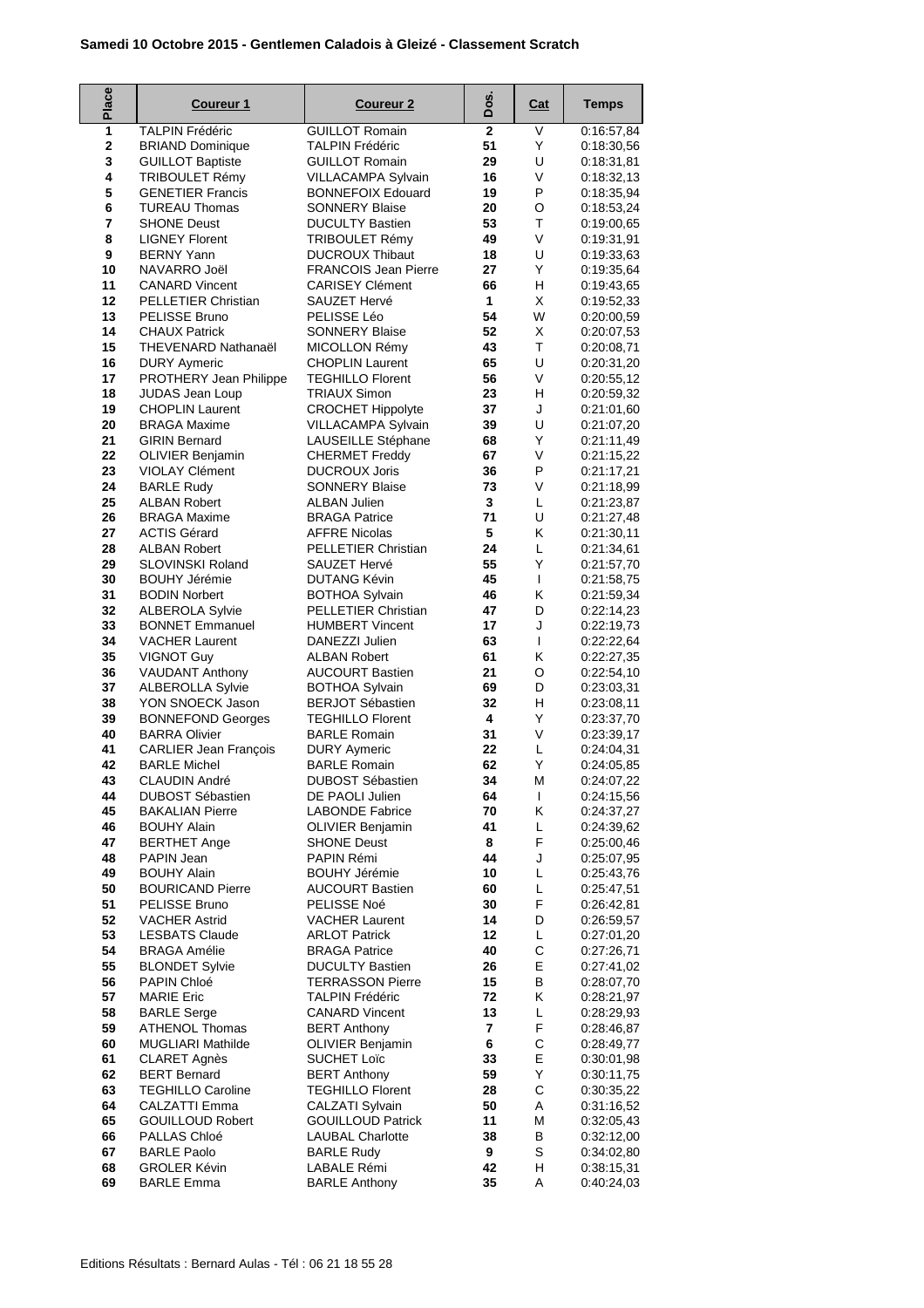## **Samedi 10 Octobre 2015 - Gentlemen Caladois à Gleizé - Classement par catégories**

| Place                        | <b>Coureur 1</b>                                     | <b>Coureur 2</b>                                   | Dos.                 | <b>Cat</b>                    | <b>Temps</b>             |
|------------------------------|------------------------------------------------------|----------------------------------------------------|----------------------|-------------------------------|--------------------------|
| $\overline{1}$               | <b>CALZATTI Emma</b>                                 | <b>CALZATI Sylvain</b>                             | 50                   | A                             | 0:31:16,52               |
| $\overline{\mathbf{2}}$      | <b>BARLE Emma</b>                                    | <b>BARLE Anthony</b>                               | 35                   | A                             | 0:40:24,03               |
| 1                            | PAPIN Chloé                                          | <b>TERRASSON Pierre</b>                            | 15                   | B                             | 0:28:07,70               |
| $\overline{2}$               | PALLAS Chloé                                         | <b>LAUBAL Charlotte</b>                            | 38                   | B                             | 0:32:12,00               |
| 1                            | <b>BRAGA Amélie</b>                                  | <b>BRAGA Patrice</b>                               | 40                   | С                             | 0:27:26,71               |
| $\mathbf{2}$<br>3            | <b>MUGLIARI Mathilde</b><br><b>TEGHILLO Caroline</b> | <b>OLIVIER Benjamin</b><br><b>TEGHILLO Florent</b> | 6<br>28              | $\mathsf C$<br>$\overline{C}$ | 0:28:49,77<br>0:30:35,22 |
|                              |                                                      |                                                    |                      |                               |                          |
| 1                            | <b>ALBEROLA Sylvie</b>                               | PELLETIER Christian                                | 47                   | D                             | 0:22:14,23               |
| $\mathbf{2}$<br>3            | <b>ALBEROLLA Sylvie</b><br><b>VACHER Astrid</b>      | <b>BOTHOA Sylvain</b><br><b>VACHER Laurent</b>     | 69<br>14             | D<br>D                        | 0:23:03,31<br>0:26:59,57 |
|                              |                                                      |                                                    |                      |                               |                          |
| 1                            | <b>BLONDET Sylvie</b>                                | <b>DUCULTY Bastien</b>                             | 26                   | Е                             | 0:27:41,02               |
| $\overline{\mathbf{2}}$      | <b>CLARET Agnès</b>                                  | <b>SUCHET Loïc</b>                                 | 33                   | E                             | 0:30:01,98               |
| 1                            | <b>BERTHET Ange</b>                                  | <b>SHONE Deust</b>                                 | 8                    | F.                            | 0:25:00,46               |
| $\overline{\mathbf{2}}$<br>3 | PELISSE Bruno                                        | PELISSE Noé                                        | 30<br>$\overline{7}$ | F<br>F                        | 0:26:42,81               |
|                              | <b>ATHENOL Thomas</b>                                | <b>BERT Anthony</b>                                |                      |                               | 0:28:46,87               |
| $\mathbf 1$                  | <b>CANARD Vincent</b>                                | <b>CARISEY Clément</b>                             | 66                   | H.                            | 0:19:43,65               |
| $\mathbf{2}$                 | JUDAS Jean Loup<br>YON SNOECK Jason                  | <b>TRIAUX Simon</b><br><b>BERJOT Sébastien</b>     | 23<br>32             | H.<br>H                       | 0:20:59,32               |
| 3<br>4                       | <b>GROLER Kévin</b>                                  | <b>LABALE Rémi</b>                                 | 42                   | H                             | 0:23:08,11<br>0:38:15,31 |
|                              |                                                      |                                                    |                      |                               |                          |
| 1                            | <b>BOUHY Jérémie</b>                                 | <b>DUTANG Kévin</b>                                | 45                   | J.                            | 0:21:58,75               |
| $\mathbf{2}$                 | <b>VACHER Laurent</b>                                | DANEZZI Julien                                     | 63                   | L                             | 0:22:22,64               |
| 3                            | <b>DUBOST Sébastien</b>                              | DE PAOLI Julien                                    | 64                   | $\mathbf{I}$                  | 0:24:15,56               |
| 1                            | <b>CHOPLIN Laurent</b>                               | <b>CROCHET Hippolyte</b>                           | 37                   | J                             | 0:21:01,60               |
| $\mathbf{2}$<br>3            | <b>BONNET Emmanuel</b><br>PAPIN Jean                 | <b>HUMBERT Vincent</b><br>PAPIN Rémi               | 17<br>44             | J<br>J                        | 0:22:19,73<br>0:25:07,95 |
|                              |                                                      |                                                    |                      |                               |                          |
| 1                            | <b>ACTIS Gérard</b>                                  | <b>AFFRE Nicolas</b>                               | 5                    | K.                            | 0:21:30,11               |
| $\mathbf{2}$                 | <b>BODIN Norbert</b>                                 | <b>BOTHOA Sylvain</b>                              | 46                   | Κ                             | 0:21:59,34               |
| 3                            | <b>VIGNOT Guy</b>                                    | <b>ALBAN Robert</b>                                | 61                   | K.                            | 0:22:27,35               |
| 4<br>5                       | <b>BAKALIAN Pierre</b><br><b>MARIE Eric</b>          | <b>LABONDE Fabrice</b><br><b>TALPIN Frédéric</b>   | 70<br>72             | K<br>K                        | 0:24:37,27<br>0:28:21,97 |
|                              |                                                      |                                                    |                      |                               |                          |